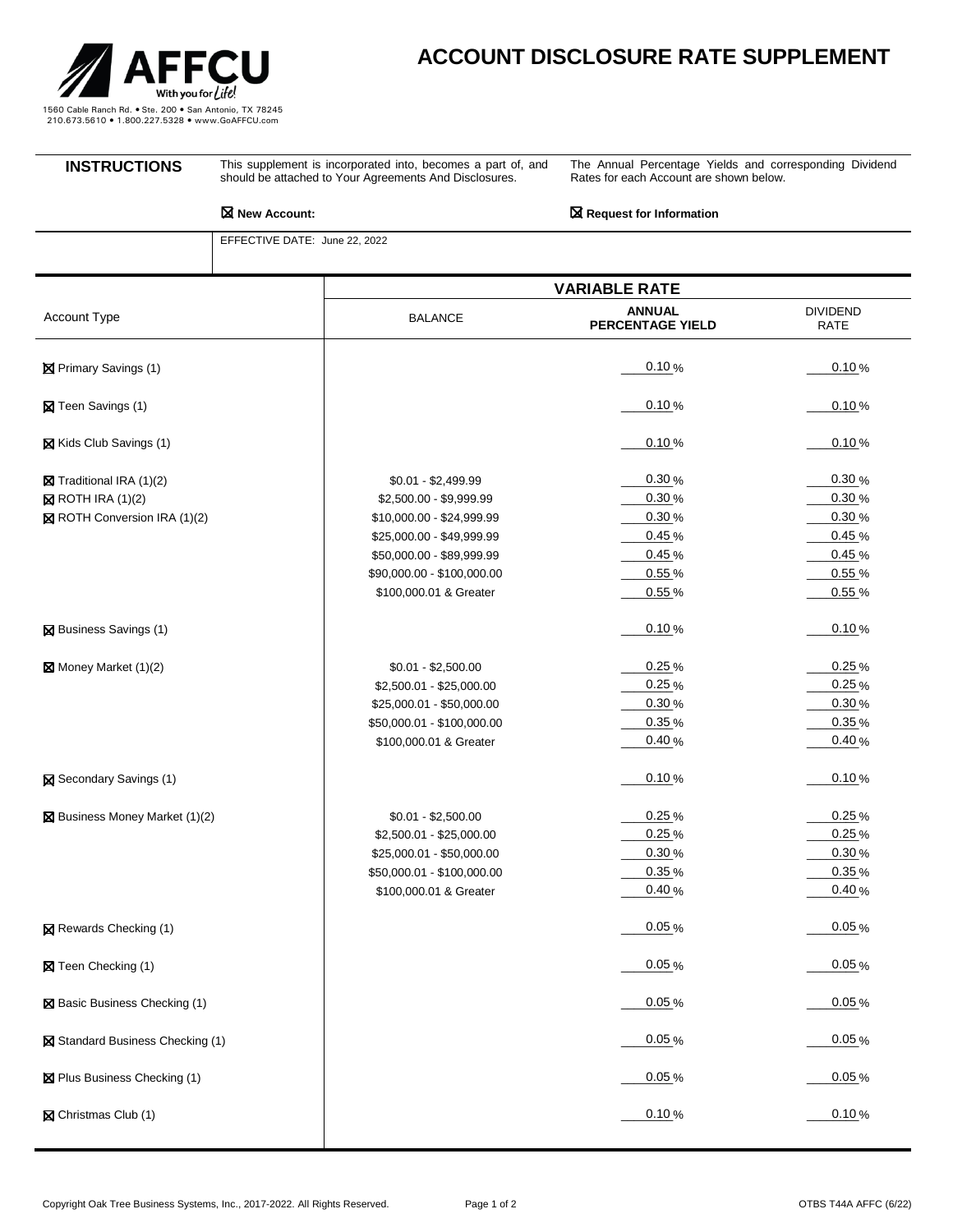|                                        |                                               |             | <b>FIXED RATE</b>        |                                                    |                      |
|----------------------------------------|-----------------------------------------------|-------------|--------------------------|----------------------------------------------------|----------------------|
| <b>Account Type</b>                    | <b>MINIMUM BALANCE</b><br><b>REQUIREMENTS</b> | <b>TERM</b> | <b>BALANCE</b>           | <b>ANNUAL</b><br><b>PERCENTAGE</b><br><b>YIELD</b> | <b>DIVIDEND RATE</b> |
|                                        |                                               |             |                          |                                                    |                      |
| $\boxtimes$ Term Share (2)(3)          | 1,000.00<br>\$                                | 6 Month     | \$1,000.00 - \$99,999.99 | 0.90%                                              | $0.896\%$            |
|                                        |                                               |             | \$100,000.00 & Greater   | 0.90%                                              | $0.896\%$            |
| $\boxtimes$ Term Share (2)(3)          |                                               | 12 Month    | \$1,000.00 - \$99,999.99 | 1.10 %                                             | 1.094 %              |
| Traditional IRA Term Share (2)(3)      |                                               |             | \$100,000.00 & Greater   | 1.10 $%$                                           | 1.094 %              |
| $\boxtimes$ ROTH IRA Term Share (2)(3) |                                               |             |                          |                                                    |                      |
| ROTH Conversion IRA Term Share (2)(3)  |                                               | 18 Month    | \$1,000.00 - \$99,999.99 | 1.20 %                                             | 1.193%               |
|                                        |                                               |             | \$100,000.00 & Greater   | 1.20%                                              | 1.193%               |
|                                        |                                               |             |                          |                                                    |                      |
|                                        |                                               | 24 Month    | \$1,000.00 - \$99,999.99 | $1.55\%$                                           | 1.539 %              |
|                                        |                                               |             | \$100,000.00 & Greater   | 1.55 $%$                                           | 1.539 %              |
|                                        |                                               |             |                          |                                                    |                      |
|                                        |                                               | 36 Month    | \$1,000.00 - \$99,999.99 | 2.10%                                              | 2.080 %              |
|                                        |                                               |             | \$100,000.00 & Greater   | 2.10%                                              | 2.080%               |
|                                        |                                               | 60 Month    | \$1,000.00 - \$99,999.99 | 2.20 %                                             | 2.178%               |
|                                        |                                               |             | \$100,000.00 & Greater   | 2.20%                                              | $-2.178%$            |
|                                        |                                               |             |                          |                                                    |                      |
|                                        |                                               | 84 Month    | \$1,000.00 - \$99,999.99 | 2.30 %                                             | 2.272 %              |
|                                        |                                               |             | \$100,000.00 & Greater   | 2.30 %                                             | 2.272 %              |
|                                        |                                               |             |                          |                                                    |                      |

(1) For the purposes of this disclosure, this is a rate and APY as of the last dividend declaration date of  $6/22/2022$  These Dividend Rate(s) and Annual Percentage Yield(s) shown above may change at any time as determined by Our Board of Directors.

(2) All deposited funds earn the rate for the tier.

(3) For the purposes of this disclosure, this is a rate and APY that was offered within the most recent seven calendar days and was accurate as of the effective date shown herein. For more current rates, please call (210) 673-5610.

(4) Only the deposited funds that comprise each tier will earn the rate for that tier.